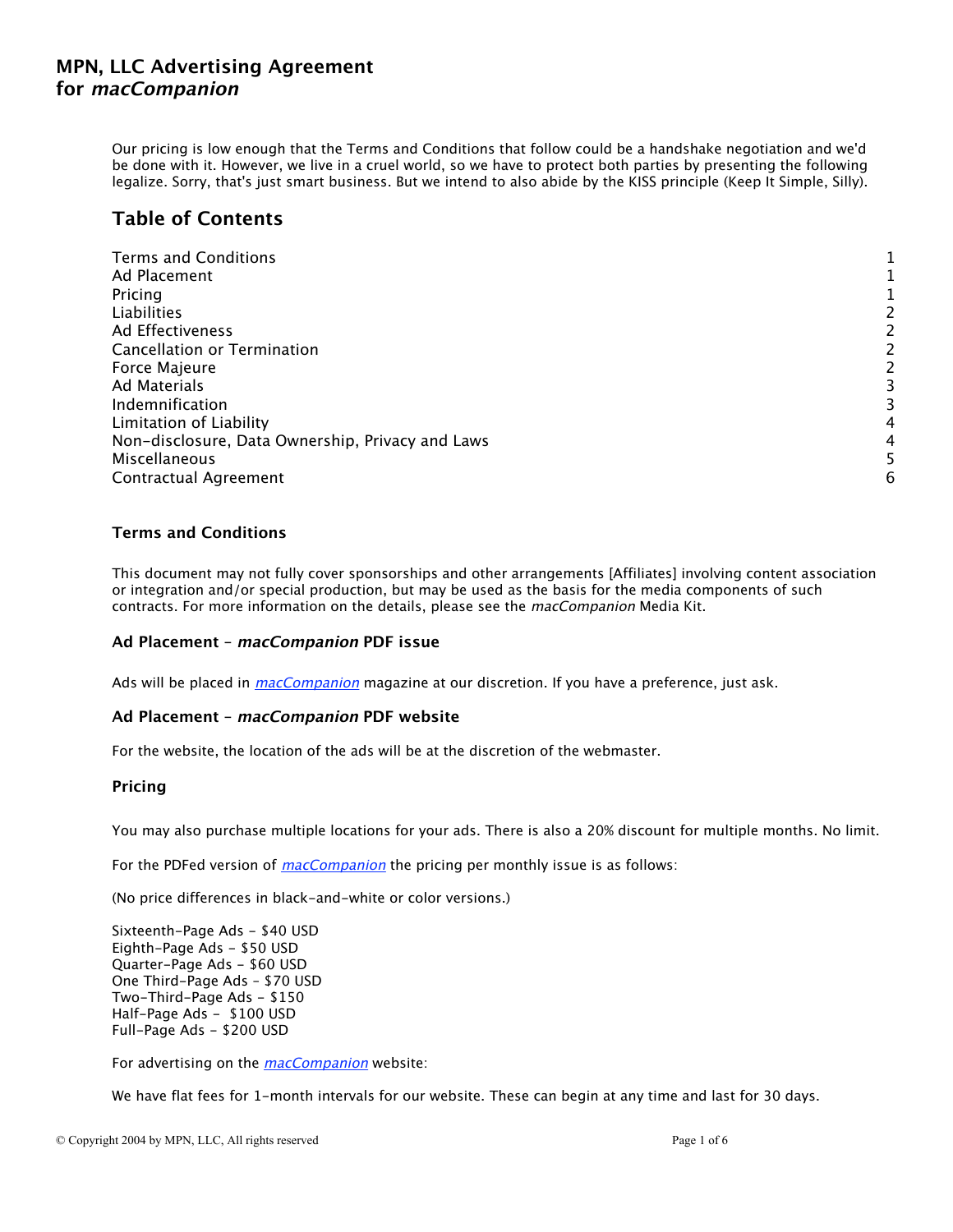<span id="page-1-0"></span>Pre-programmed banner ads with links to your site are \$100 USD per month. No limit.

Currently, the only size accepted is 468x60 pixels and the only formats accepted are:

JPEGs Animated GIFs Non-animated GIFs

If we need to do the programming and design effort, add \$100 USD per hour, with a minimum 2-hour base for either the PDFed version or the website.

## **Liabilities**

This is where the handshake comes into play. You send the ad and the money to us, and we'll post the ad. The web site can have the ad loaded at any time, but the ads for the PDFed version of *macCompanion* need to be to us by the 25<sup>th</sup> of each month to be considered for publication for the following month. And yes, you may pay for multiple months and multiple locations for your ads, especially if you have more than one product you want to sell.

A signed check that is sent to us will be considered to be a signed contract. Or you can do the payment electronically via PayPal. We also accept Money Orders and US Currency.

### **Ad Effectiveness**

We have excellent site statistics. But our costs are so low for advertising that just one or two sales will probably have covered the costs to you for the advertising with us. It is more important that you get results and not "eyeballs". Our hits have been much higher than expected and statistics show that to be increasing at a steady level. For more information, see the macCompanion Media Kit.

#### **Cancellation or Termination**

If at any time you feel we have not been doing our job with putting your ads on our site in a timely manner, you may receive a pro-rated return on your ad investment for cancellation. We hope it never comes to that, but if it does, we have you safely covered. We want you to feel your investment in us has been worth it.

### **Force Majeure1**

Excluding payment obligations, neither party will be liable for delay or default in the performance of its obligations under this Agreement if such delay or default is caused by conditions beyond its reasonable control, including but not limited to, fire, flood, accident, earthquakes, telecommunications line failures, electrical outages, network failures, acts of God, or labor disputes. In the event that MPN, LLC suffers such a delay or default, MPN, LLC shall make reasonable efforts within five business days to recommend a substitute transmission for the ad or time period for the transmission. If no such substitute time period or makegood is reasonably acceptable to Your agency, MPN, LLC shall allow your agency a pro rata reduction in the space, time and/or program charges hereunder in the amount of money assigned to the space, time and/or program charges at time of purchase. In addition, your agency shall have the benefit of the same discounts that would have been earned had there been no default or delay.

© Copyright 2004 by MPN, LLC, All rights reserved Page 2 of 6

 <sup>1</sup> Force Majeure literally means "greater force". These clauses excuse a party from liability if some unforseen event beyond the control of that party prevents it from performing its obligations under the contract. Typically, force majeure clauses cover natural disasters or other "Acts of God", war, or the failure of third parties--such as suppliers and subcontractors--to perform their obligations to the contracting party. It is important to remember that force majeure clauses are intended to excuse a party only if the failure to perform could not be avoided by the exercise of due care by that party.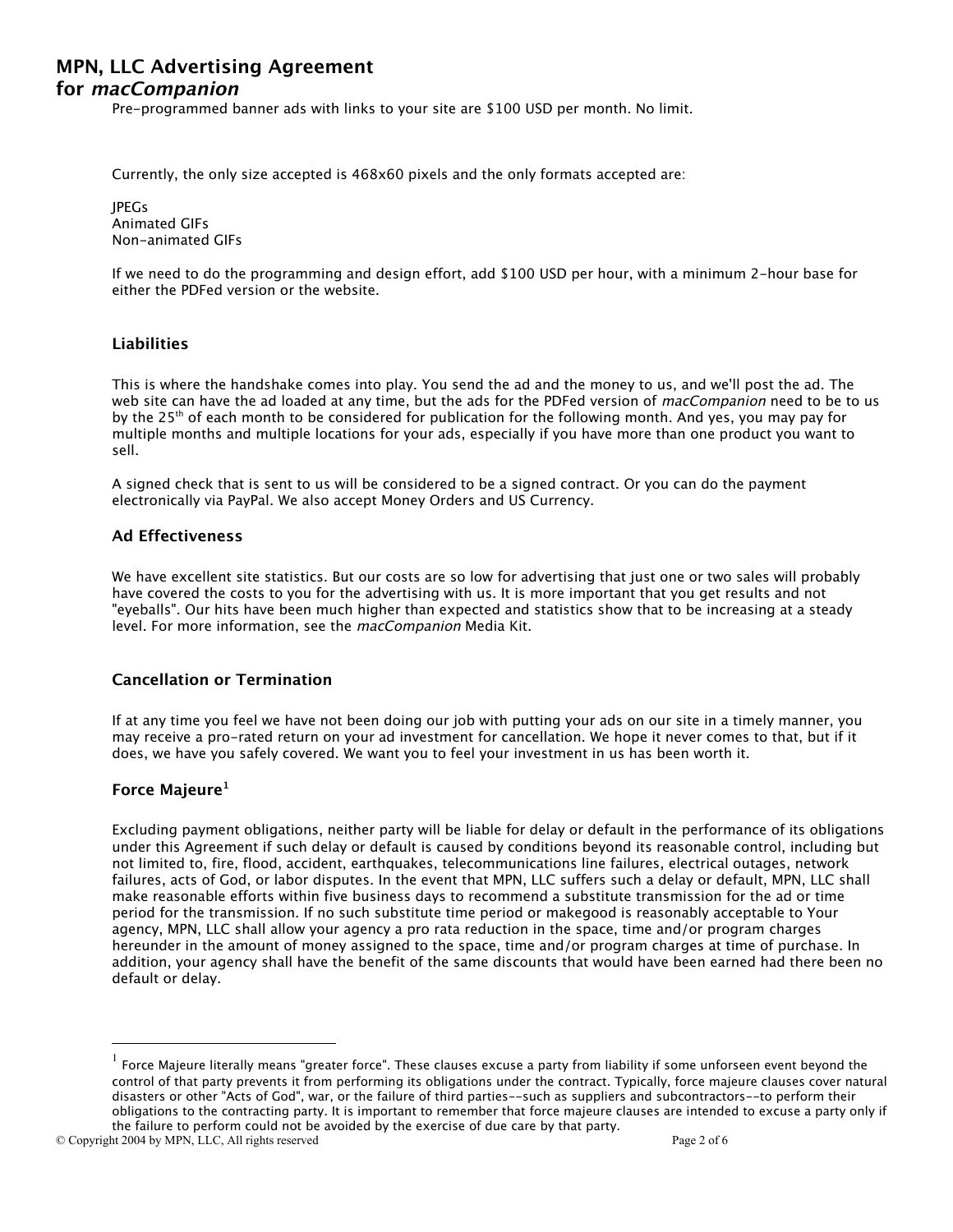<span id="page-2-0"></span>If your agency's ability to transfer funds to third parties has been materially negatively impacted by an event beyond the your agency's reasonable control, including, but not limited to, failure of banking clearing systems or a state of emergency, then Your agency shall make every reasonable effort to make payments on a timely basis to MPN, LLC, but any delays caused by such condition shall be excused for the duration of such condition. Subject to the foregoing, such excuse for delay shall not in any way relieve Your agency from any of its obligations as to the amount of money that would have been due and paid without such condition.

To the extent that a force majeure has continued for 5 business days, MPN, LLC or Your agency has the right to cancel the remainder of the ad without penalty.

## **Ad Materials**

It is your agency's obligation to submit Advertising Materials in accordance with MPN, LLC's existing advertising criteria or specifications (including content limitations, technical specifications, privacy policies, user experience policies, policies regarding consistency with MPN, LLC's public image, community standards regarding obscenity or indecency (taking into consideration the portion(s) of the Site on which the ads are to appear), other editorial or advertising policies, and material due dates). If Advertising Materials are late, the Advertiser is still responsible for the media purchased pursuant to the original agreed-to negotiation.

MPN, LLC reserves the right within its discretion to reject or remove from its site any ads where the Advertising Materials or the site to which the ad is linked, do not comply with its policies, or that in MPN, LLC's sole reasonable judgment, do not comply with any applicable law, regulation or other judicial or administrative order. In addition, MPN, LLC reserves the right within its discretion to reject or remove from its site any ads where the Advertising Materials or the site to which the ad is linked are or may tend to bring disparagement, ridicule, or scorn upon MPN, LLC or any of its Affiliates (as defined below), provided that if MPN, LLC has reviewed and approved such ads prior to their use on the Site, MPN, LLC will not immediately remove such ads before making commercially reasonable efforts to acquire mutually acceptable alternative Advertising Materials from your agency.

If Advertising Materials provided by Your agency are damaged, not to MPN, LLC's specifications, or otherwise unacceptable, MPN, LLC will use commercially reasonable efforts to notify Your agency within five business days of its receipt of such Advertising Materials.

MPN, LLC will not edit or modify the submitted Ads in any way, including, but without limitation, resizing the Ad, without Your agency approval. MPN, LLC shall use all such Ads in strict compliance with these Terms and Conditions and any written instructions provided by Your agency.

When applicable, Third Party Ad Server tags shall be implemented so that they are functional in all aspects. MPN, LLC, on one hand, and Your agency and the Advertiser, on the other, will not use the other's trade name, trademarks, logos or ads in a public announcement (including, but not limited to, through any press release) regarding the existence or content of these Terms and Conditions or an IO without the other's prior written/Email approval.

# **Indemnification**

MPN, LLC agrees to defend, indemnify and hold harmless your agency and the Advertiser, their Affiliates (as defined below) and their respective directors, officers, employees and agents from any and all damages, liabilities, costs and expenses (including reasonable attorneys' fees) (collectively "Losses") incurred as a result of a Third Party (as defined below) claim, judgment or proceeding relating to or arising out of MPN, LLC's display or delivery of any ad in breach of these Terms and Conditions, or that materials provided by MPN, LLC (and not by your agency or the Advertiser) for an ad violate the right of a Third Party, are defamatory or obscene, or violate any law, regulations or other judicial or administrative action, except to the extent:

(1) that such claim, judgment or proceeding resulted from such materials fulfilling your agency's or the Advertiser's unique specifications provided that MPN, LLC did not know or should not have reasonably known that such specifications would give rise to the Loss or

(2) that such materials are provided to your agency or the Advertiser for review and the Agency or the Advertiser knew or should have reasonably known from the visual or sonic expression of the Advertisement, while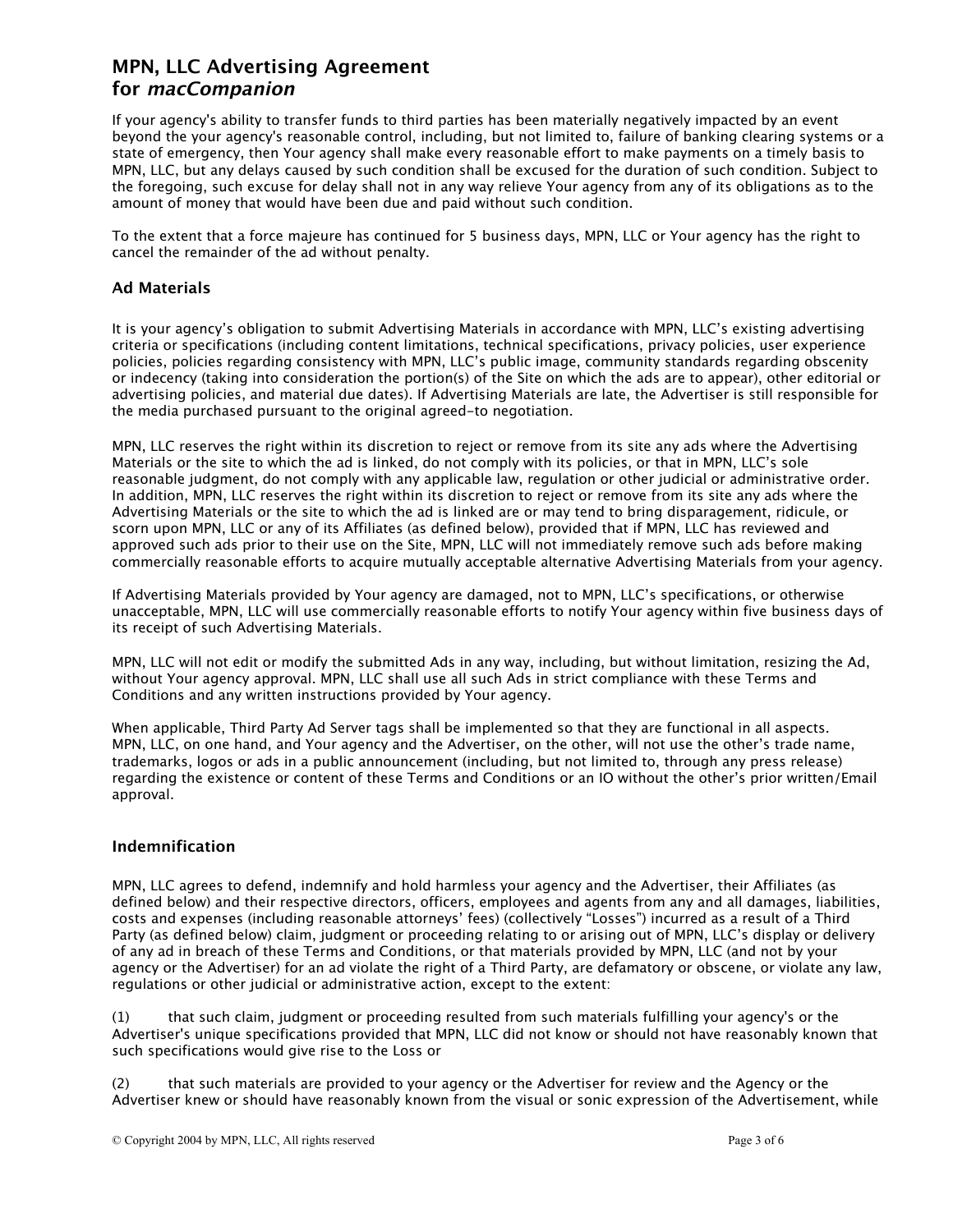<span id="page-3-0"></span>MPN, LLC did not know or should not have reasonably known, that such material violated any law, regulations or other judicial or administrative action, violate the right of a Third Party or are defamatory or obscene.

An Affiliate means, with respect to either party, any corporation, firm, partnership, person or other entity, whether de jure or de facto, which directly or indirectly owns, is owned by or is under common ownership with such party to the extent of at least 50% of the equity having the power to vote on or direct the affairs of the entity, and any person, firm, partnership, corporation or other entity actually controlled by, controlling or under common control with such party. A "Third Party" means an entity other than the parties to this Agreement, their respective Affiliates, and each of their respective directors, officers, employees and agents.

The Advertiser agrees to defend, indemnify and hold harmless MPN, LLC, its Affiliates and their respective directors, officers, employees and agents from any and all Losses incurred as a result of a Third Party claim, judgment or proceeding relating to or arising out of the Advertiser's breach, violation of Policies (to the extent the applicable terms of such Policies have been provided to Your agency at least ten days prior to the violation giving rise to the claim), or the content or subject matter of any Ad or Advertising Materials to the extent used by MPN, LLC in accordance with these Terms and Conditions, including but not limited allegations that such content or subject matter violate the right of a Third Party, are defamatory or obscene, or violate any law, regulations or other judicial or administrative action.

Your agency represents and warrants that it has the authority as agent to the Advertiser to bind the Advertiser to these Terms and Conditions. Your agency agrees to defend, indemnify and hold harmless MPN, LLC its Affiliates and their respective directors, officers, employees and agents from any and all Losses incurred as a result of Your agency's alleged breach of the foregoing sentence.

If any action will be brought against either party (the "Indemnified Party") in respect to any allegation for which indemnity may be sought from the other party ("Indemnifying Party"), the Indemnified Party will promptly notify the Indemnifying Party of any such claim of which it becomes aware and will provide reasonable cooperation to the Indemnifying Party at the Indemnifying Party's expense in connection with the defense or settlement of any such claim; and be entitled to participate at its own expense in the defense of any such claim. The Indemnified Party agrees that the Indemnifying Party will have sole and exclusive control over the defense and settlement of any such third party claim. However, the Indemnifying Party will not acquiesce to any judgment or enter into any settlement that adversely affects the Indemnified Party's rights or interests without the prior written consent of the Indemnified Party.

Notwithstanding the foregoing, in the event that any Indemnifying Party is required to defend, indemnify or hold harmless an Indemnified Party from a claim, judgment or proceeding of a Related Party (as defined below) of such Indemnified Party pursuant to this Section X, Losses incurred in connection with such claim, judgment or proceeding will be limited to those that are reasonably foreseeable. A "Related Party" is a party in a contractual relationship with the Indemnified Party where such specific contractual relationship relates to the Loss being asserted by that Related Party.

## **Limitation of Liability**

Excluding the parties obligations or damages that result from a breach or intentional misconduct by the parties, in no event will either party be liable for any consequential, indirect, incidental, punitive, special or exemplary damages whatsoever, including without limitation, damages for loss of profits, business interruption, loss of information and the like, incurred by the other party arising out of this Agreement, even if such party has been advised of the possibility of such damages.

## **Non-disclosure, Data Ownership, Privacy and Laws**

We don't want to get burned and we don't want you getting burned either with this transaction.

Any marked confidential information and proprietary data provided by one party, including the ad description, and the pricing of the ad, set forth in this agreement, shall be deemed "Confidential Information" of the disclosing party. Confidential Information shall also include information provided by one party, which under the circumstances surrounding the disclosure would be reasonably deemed confidential or proprietary. Confidential Information shall not be released by the receiving party to anyone except an employee, or agent who has a need to know same, and who is bound by confidentiality obligations. Neither party will use any portion of Confidential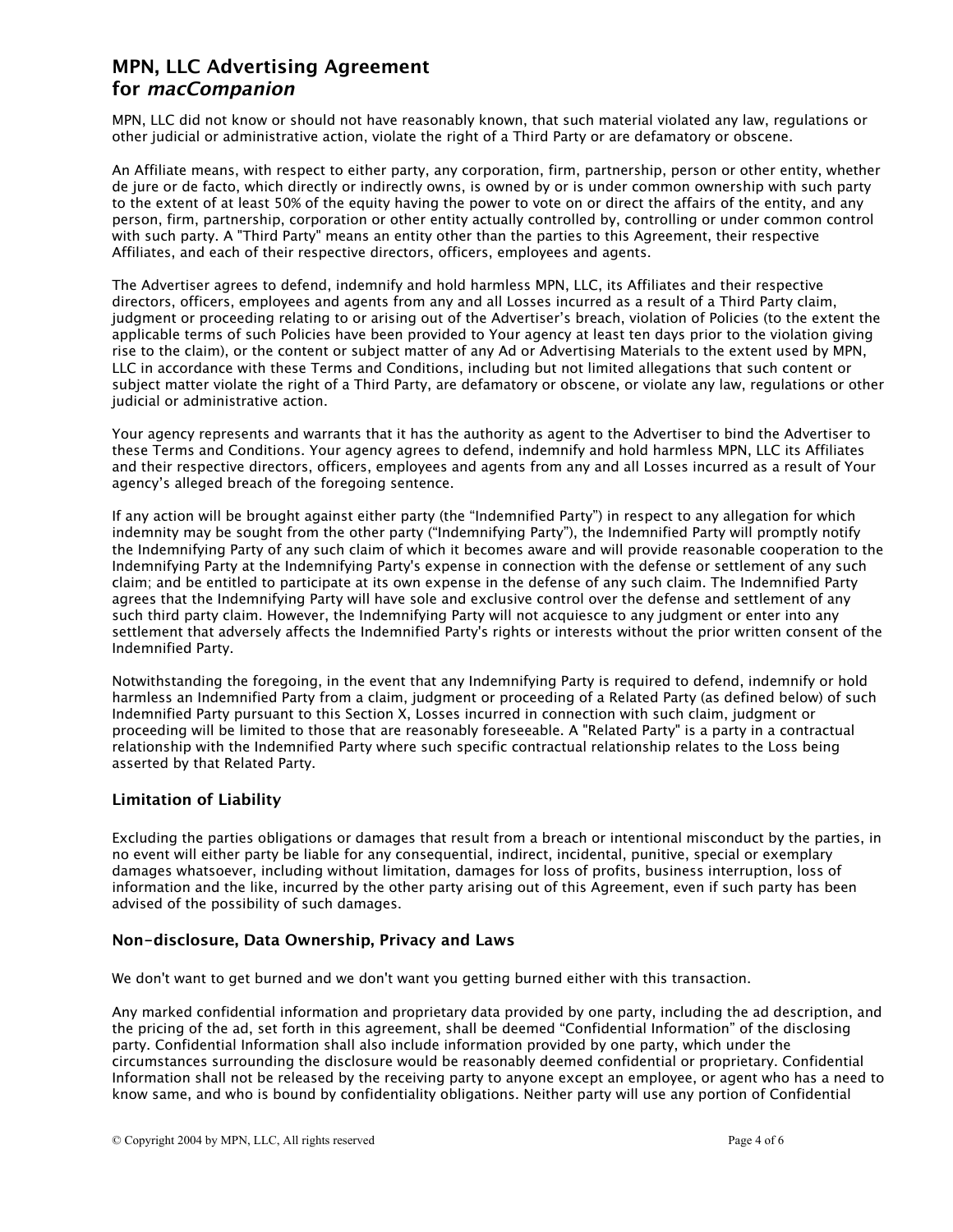<span id="page-4-0"></span>Information provided by the other party hereunder for any purpose other than those provided for under this Agreement.

For purposes of this Section, your agency and the Advertiser shall be considered one party. Notwithstanding anything contained herein to the contrary, the term "Confidential Information" shall not include information which:

(1) was previously known to a party; was or becomes generally available to the public through no fault of the receiving party ("Recipient");

(2) was rightfully in Recipient's possession free of any obligation of confidence at, or subsequent to, the time it was communicated to Recipient by the disclosing party ("Discloser");

(3) was developed by employees or agents of Recipient independently of and without reference to any information communicated to Recipient by Discloser; or

(4) was communicated by Discloser to an unaffiliated third party free of any obligation of confidence.

Notwithstanding the foregoing, either party may disclose Confidential Information in response to a valid order by a court or other governmental body, as otherwise required by law or the rules of any applicable securities exchange or as necessary to establish the rights of either party under this Agreement; provided, however, that both parties will stipulate to any orders necessary to protect said information from public disclosure.

All personally identifiable information provided by individual web users who are informed that such information is being gathered solely on behalf of the Advertiser pursuant to the Advertiser's posted privacy policy is the property of the Advertiser, is subject to the Advertiser's posted privacy policy, and is considered Confidential Information. Any other use of such information must be signed by both parties.

MPN, LLC, your agency, and the Advertiser shall post on their respective Web sites their privacy policies and adhere to their privacy policies, which abide by the applicable laws. Failure by MPN, LLC, on one hand, or your agency or the Advertiser, on the other, to continue to post a privacy policy or non-adherence to its own privacy policy is grounds for immediate cancellation by the other parties.

Your agency, the Advertiser and MPN, LLC will comply with at all times, all applicable federal, state and local law, ordinances, regulations and codes which are relevant to their performance of their respective obligations under this Agreement.

# **Third-party Ad Servers (Applicable if 3rd Party Server Is Used)**

What is ours is ours and what is yours is yours, but if there are links to  $3^{rd}$  Party servers, we will not be held liable for broken links. Those will be your responsibility and not ours to make sure they work properly. Otherwise the following legaleze will take affect:

Where an Agency is utilizing a 3rd Party Ad Server and that 3rd Party Ad Server cannot serve the ad, the Agency shall have a one-time right to temporarily suspend delivery under the agreement for a period of up to 72hours. Upon written notification by the Agency of a non-functioning 3rd Party Ad Server, MPN, LLC has 24 hours to suspend delivery. Following that period, the Agency will not be held liable for payment for any ad that runs within the immediate 72-hour period thereafter until MPN, LLC is notified that the 3rd Party Ad Server is able to serve ads. After the 72-hour period passes and the Agency has not provided written notification that MPN, LLC can resume delivery, the Advertiser will pay for the ads that would have run or are run after the 72 hour period but for the suspension and can elect MPN, LLC to serve Ads until 3rd Party Ad Server is able to serve Ads. If the Agency does not so elect for MPN, LLC to serve the ads until the 3rd Party Ad Server is able to serve ads, MPN, LLC may utilize the inventory that would have been otherwise used for MPN, LLC's own advertisements or advertisements provided by a third party Upon notification that the 3rd Party Ad Server is functioning, MPN, LLC will have 72 hours to resume delivery. Any delay in the resumption of delivery beyond this period, without reasonable explanation, will result in MPN, LLC owing a makegood to the Agency.

## **Miscellaneous**

Just to make sure we are clear on everything we also include the following: